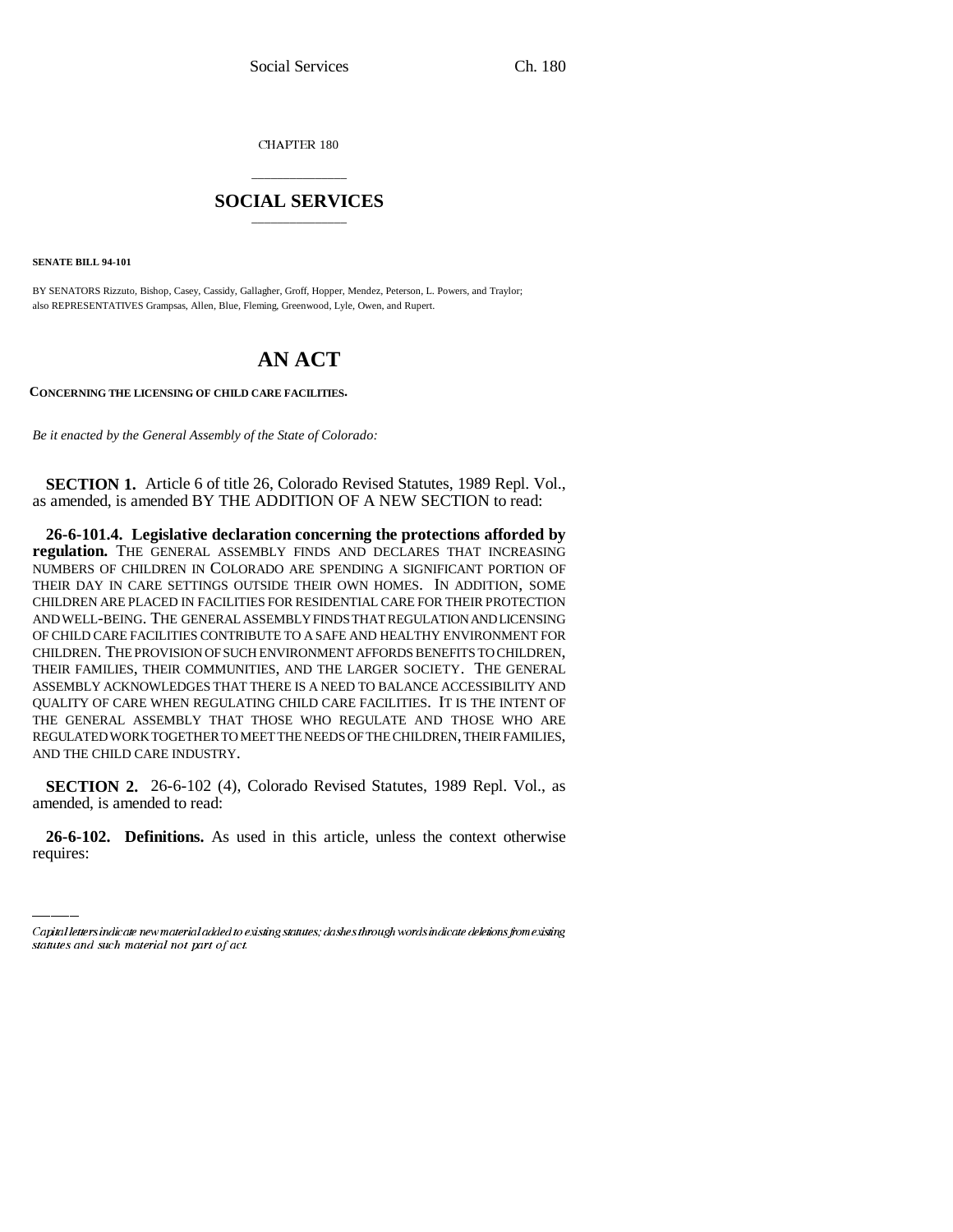### Ch. 180 Social Services

(4) "Family care home" means a facility for child care in a place of residence of a family or person for the purpose of providing family care and training for a child under the age of sixteen years who is not related to the head of such home. The term includes any family eare FOSTER home receiving a child for regular twenty-four-hour care and any home receiving a child from any state-operated institution for child care or from any child placement agency, as defined in subsection (2) of this section, or any day FAMILY CHILD care home receiving a child for less than twenty-four-hour care.

**SECTION 3.** 26-6-103 (1) (b), Colorado Revised Statutes, 1989 Repl. Vol., as amended, is amended to read:

**26-6-103. Application of article.** (1) This article shall not apply to:

(b) A child care facility which is approved, certified, or licensed by the state department or any other state agency, or by a federal government department or agency, which has standards for operation of the facility and inspects or monitors the facility;

**SECTION 4.** 26-6-104 (3), Colorado Revised Statutes, 1989 Repl. Vol., as amended, is amended to read:

**26-6-104. Licenses - out-of-state notices and consent.** (3) A provisional license for a period of six months may be issued to an applicant for an original or renewal license, permitting him THE APPLICANT to operate a family care home or child care center or maintain an employer-sponsored on-site child care center if he THE APPLICANT is temporarily unable to conform to all minimum standards required under this article, upon proof by the applicant that attempts are being made to  $\overline{s}$  conform TO SUCH STANDARDS or to comply with any other requirements. Such provisional license may be renewed for six-month periods up to two years, in the discretion of the department. THE APPLICANT HAS THE RIGHT TO APPEAL ANY STANDARD WHICH THE APPLICANT BELIEVES WORKS AN UNDUE HARDSHIP OR HAS BEEN APPLIED TOO STRINGENTLY BY THE REPRESENTATIVES OF THE DEPARTMENT. UPON FILING AN APPEAL, THE DEPARTMENT SHALL PROCEED IN THE MANNER PRESCRIBED FOR LICENSEE APPEALS IN SECTION 26-6-106 (3).

**SECTION 5.** The introductory portion to 26-6-105 (1) (a) and 26-6-105 (2) (a) and (2) (b) (II), Colorado Revised Statutes, 1989 Repl. Vol., as amended, are amended to read:

**26-6-105. Fees - when original and renewal applications for licensure are required - creation of child care licensing cash fund.** (1) (a) The department is hereby authorized to establish, pursuant to rules and regulations, full and provisional, original, and renewal PROVISIONAL license fees AND FEES FOR CONTINUATION OF A FULL LICENSE for the following types of child care arrangements:

(2) (a) The fees specified in subsection (1) of this section shall be paid when application is made for any original or renewal license and shall not be subject to refund. Applications for *original or renewallicenses* shall be required in the situations which are set forth in paragraph (b) of this subsection (2) and shall be made on forms prescribed by the department. Each completed application shall set forth such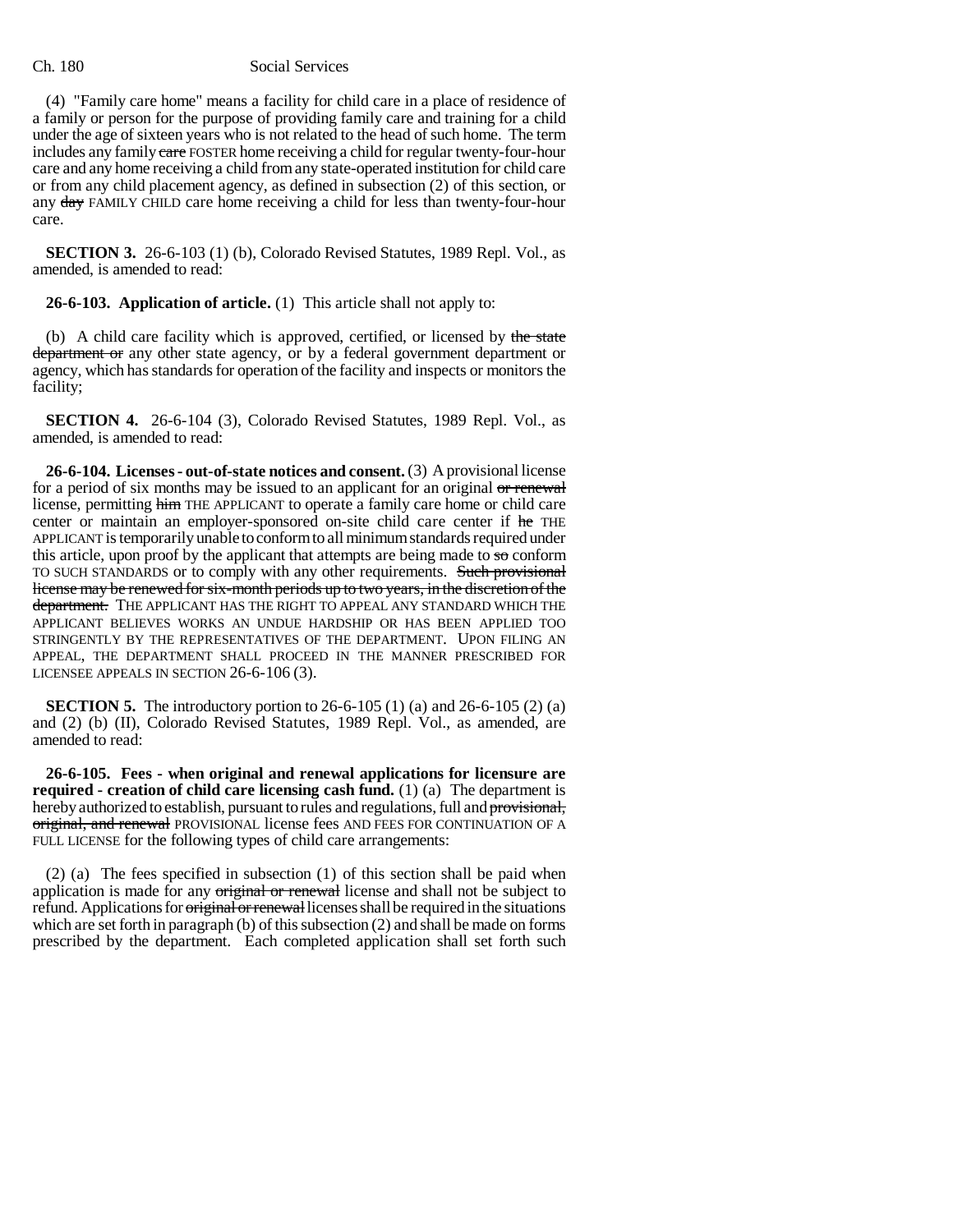Social Services Ch. 180

information as required by the department. All full original and renewal licenses shall continue in force for two years from the date of an inspection which can be accepted by the department as having met the criteria as set forth in section 26-6-107 UNTIL REVOKED OR SURRENDERED.

(b) (II) A renewal application DECLARATION AND FEE shall be required and received by the department prior to the expiration of a full or provisional license IN THE MANNER SPECIFIED IN RULES AND REGULATIONS ESTABLISHED BY THE DEPARTMENT.

**SECTION 6.** 26-6-102 (2), Colorado Revised Statutes, 1989 Repl. Vol., as amended, is amended BY THE ADDITION OF A NEW PARAGRAPH to read:

**26-6-106. Standards for facilities and agencies.** (2) Standards prescribed by such rules shall be restricted to:

(n) PROVISIONS WHICH ENSURE THAT VERIFICATION IN ACCORDANCE WITH PART 9 OF ARTICLE 4 OF TITLE 25, C.R.S., IS UNDERTAKEN BY FAMILY CARE HOMES AND CHILD CARE CENTERS ENSURING THAT EACH CHILD HAS RECEIVED APPROPRIATE IMMUNIZATIONS AGAINST CONTAGIOUS DISEASES AS FOLLOWS:

(I) CHILDREN UP TO TWENTY-FOUR MONTHS OF AGE SHALL BE REQUIRED TO BE IMMUNIZED IN ACCORDANCE WITH THE "INFANT IMMUNIZATION ACT", PART 17 OF ARTICLE 4 OF TITLE 25, C.R.S.

(II) CHILDREN OVER TWENTY-FOUR MONTHS OF AGE SHALL BE REQUIRED TO BE IMMUNIZED IN ACCORDANCE WITH PART 9 OF ARTICLE 4 OF TITLE 25, C.R.S.

**SECTION 7.** 26-6-106 (3), Colorado Revised Statutes, 1989 Repl. Vol., is amended to read:

**26-6-106. Standards for facilities and agencies.** (3) Any APPLICANT OR person licensed to operate a child care facility or agency under the provisions of this article has the right to appeal any standard which, in his OR HER opinion, works an undue hardship or when, in his OR HER opinion, a standard has been too stringently applied by representatives of the department. Upon such appeal, The department shall designate a panel of three persons representing the department of institutions, the department of education, and the department of health VARIOUS STATE AND LOCAL GOVERNMENTAL AGENCIES WITH AN INTEREST IN AND CONCERN FOR CHILDREN to hear such appeal and to make recommendations to the department.

**SECTION 8.** 26-6-109 (1) (a) and (1) (c), Colorado Revised Statutes, 1989 Repl. Vol., as amended, are amended to read:

**26-6-109. Advisory committee - sunset review - institutes.** (1) (a) There is hereby created an advisory committee on licensing of child care facilities to advise and consult with the department in the administration and enforcement of this article. Said committee shall consist of eleven FIFTEEN members to be appointed by the governor for terms of three years; except that, of the members first appointed, four shall be appointed for three years, four for two years, and three for one year. Thereafter members shall be appointed for terms of three years except in the case of